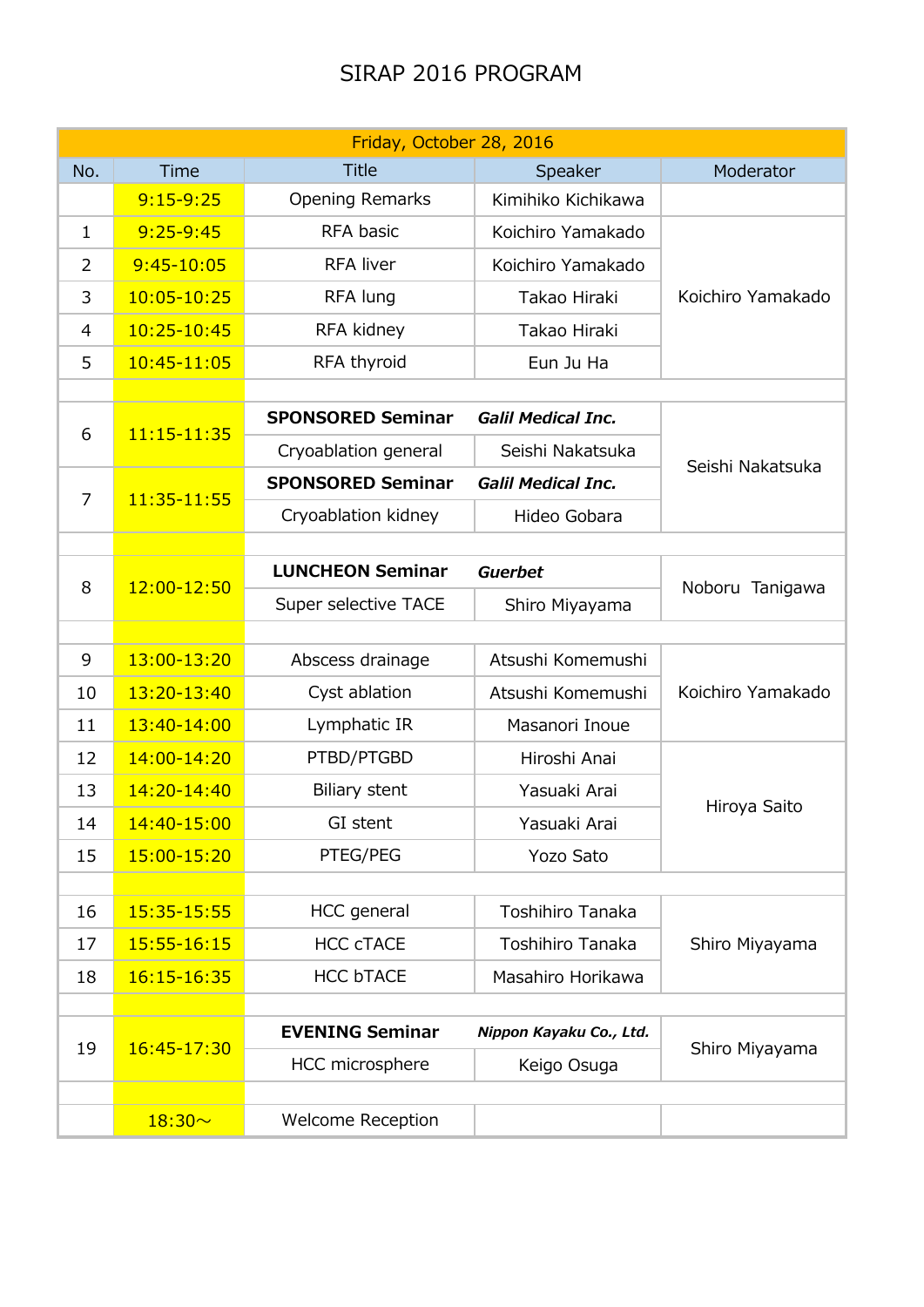## SIRAP 2016 PROGRAM

| Saturday, October 29, 2016 |                 |                                              |                     |                    |  |  |  |  |
|----------------------------|-----------------|----------------------------------------------|---------------------|--------------------|--|--|--|--|
|                            |                 | <b>Title</b>                                 | Speaker             | Moderator          |  |  |  |  |
|                            |                 | <b>MORNING Seminar</b>                       |                     |                    |  |  |  |  |
| 20                         | $9:00 - 9:30$   | Angioplasty basic                            | Kimihiko Kichikawa  | Hiroshi Kondo      |  |  |  |  |
| 21                         | 9:30-9:45       | PTA iliac                                    | Katsutosi Takayama  |                    |  |  |  |  |
| 22                         | $9:45-10:00$    | PTA SFA                                      | Masanori Inoue      | Koji Sugimoto      |  |  |  |  |
| 23                         | 10:00-10:20     | PTA Below the knee                           | Je Hwan Won         |                    |  |  |  |  |
| 24                         | 10:20-10:40     | CV port                                      | Yasuaki Arai        |                    |  |  |  |  |
|                            |                 |                                              |                     |                    |  |  |  |  |
|                            | 10:40-10:55     | Handson Orientation                          | Hiro Kiyosue        |                    |  |  |  |  |
|                            | $10:55 - 11:10$ | Change of clothes                            |                     |                    |  |  |  |  |
|                            |                 |                                              |                     |                    |  |  |  |  |
| 25                         | 11:10-11:40     | Coil, Plug and NBCA                          | Katsutoshi Takayama | Hiro Kiyosue       |  |  |  |  |
|                            | (Lunch)         |                                              |                     |                    |  |  |  |  |
| Handson                    |                 |                                              | Hiroshi Kondo       |                    |  |  |  |  |
| AG room 1                  |                 | COIL, Plug<br>PTA & STENT                    | Masahiro Horikawa   | Hiro Kiyosue       |  |  |  |  |
|                            | 11:40-15:40     |                                              | Hiroshi Anai        |                    |  |  |  |  |
|                            |                 |                                              | Je Hwan Won         |                    |  |  |  |  |
|                            |                 |                                              |                     |                    |  |  |  |  |
| Handson                    |                 |                                              | Hidefumi Mimura     | Katsutosi Takayama |  |  |  |  |
| AG room 2                  | 11:40-15:40     | COIL, Plug                                   | Masato Yamaguchi    |                    |  |  |  |  |
|                            |                 | PTA & STENT                                  | Masanori Inoue      |                    |  |  |  |  |
|                            |                 |                                              | Satoru Morita       |                    |  |  |  |  |
|                            |                 |                                              |                     |                    |  |  |  |  |
| Handson                    | 11:40-15:40     | <b>CV</b><br>US guide puncture               | Masashi Shimohira   | Jun Koizumi        |  |  |  |  |
| Cath Lab 3                 |                 |                                              | Atsushi Komemushi   |                    |  |  |  |  |
|                            |                 |                                              | Haruyuki Takaki     |                    |  |  |  |  |
|                            |                 |                                              | Yozo Sato           |                    |  |  |  |  |
| Handson                    | 11:40-15:40     | PTA, SG simulator &<br>plastic model         | Koji Sugimoto       |                    |  |  |  |  |
| CT room                    |                 |                                              | Norio Hongo         | Kimihiko Kichikawa |  |  |  |  |
|                            |                 |                                              | Sato Tomoyasu       |                    |  |  |  |  |
|                            |                 |                                              | Yukihisa Ogawa      |                    |  |  |  |  |
|                            |                 |                                              |                     |                    |  |  |  |  |
| Handson                    |                 |                                              | Hiroshi Kondo       | Hiro Kiyosue       |  |  |  |  |
| AG room 1                  | 15:40-17:00     | <b>PTO</b><br><b>NBCA</b>                    | Masato Yamaguchi    |                    |  |  |  |  |
|                            |                 |                                              | Norio Hongo         |                    |  |  |  |  |
|                            |                 |                                              |                     |                    |  |  |  |  |
| Handson                    |                 | <b>PTO</b><br><b>NBCA</b>                    | Hidefumi Mimura     | Katsutosi Takayama |  |  |  |  |
| AG room 2                  | 15:40-17:00     |                                              | Masanori Inoue      |                    |  |  |  |  |
|                            |                 |                                              | Masashi Shimohira   |                    |  |  |  |  |
|                            | 17:10-17:30     |                                              | Koichiro Yamakado   | Kimihiko Kichikawa |  |  |  |  |
|                            |                 | "Interventional Radiology"<br>joint session1 |                     |                    |  |  |  |  |
| 26                         |                 |                                              |                     |                    |  |  |  |  |
|                            |                 | How to publish your<br>work/research         |                     |                    |  |  |  |  |
|                            |                 |                                              |                     |                    |  |  |  |  |
|                            | 17:40           | Gala Dinner                                  |                     |                    |  |  |  |  |
|                            |                 |                                              |                     |                    |  |  |  |  |